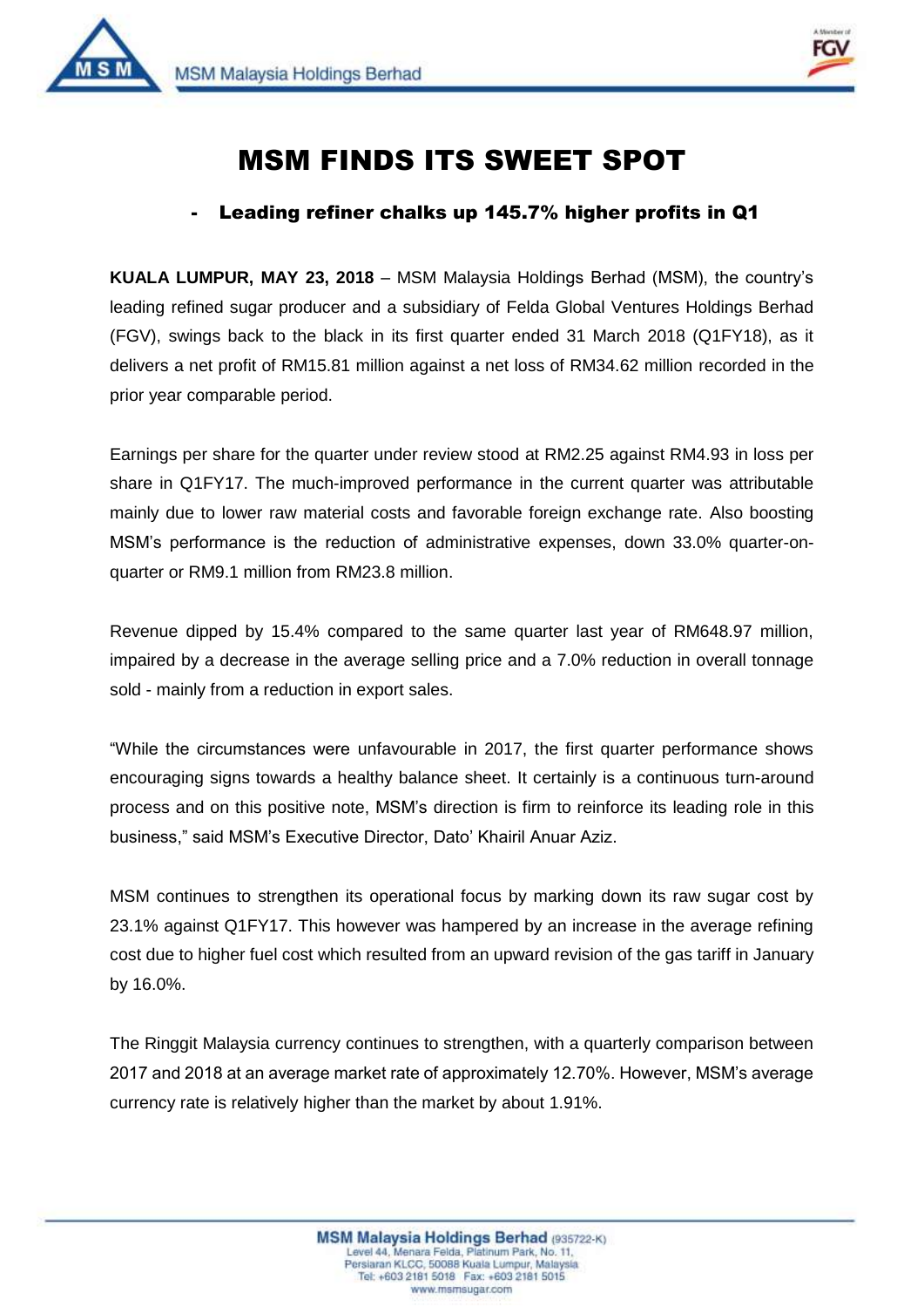

For the past year, MSM has been marked by prudent cost management initiatives to ease pressure on its margins. The current quarter's Profit Before Tax (PBT) of RM20.94 million is considered a feat as it shows a steady recovery and outperforms the corresponding quarter last year.

"The cost management initiatives are now sustainably embedded across the Group to stabilise the balance sheet. Ideally, we plan to maintain discipline in cost and operational efficiency while focusing investment on our profitable assets to maximise cashflow generation," added Dato' Khairil.

The Johor refinery is slated for commissioning in the first half of 2018 and continues to be budget prudent and in accordance to the timeline. The capacity growth is focused towards producing better margin and revenue via export sales improvement, particularly in South East Asia (SEA) and Middle East and North Africa (MENA) markets.

Industry-wise, sugar yields have improved significantly mainly aided by favourable Asian monsoon rains leading into a global sugar glut. Additionally, global supply is estimated to beat demand by 10.4 million metric tonnes in the current season, 26.0% more to erase shortages/deficit for the past two seasons.

Set to a positive motion in 2018, MSM looks to further improve inventory management, supply and distribution efficiency and operating expenditure optimisation to remain resilient for the remaining quarters in driving business forward. Most importantly, MSM continues to monitor its cashflows and working capital requirements to enable visibility of red flags and pro-active actions continues to be exercised to remain financially healthy.

## **-ENDS-**